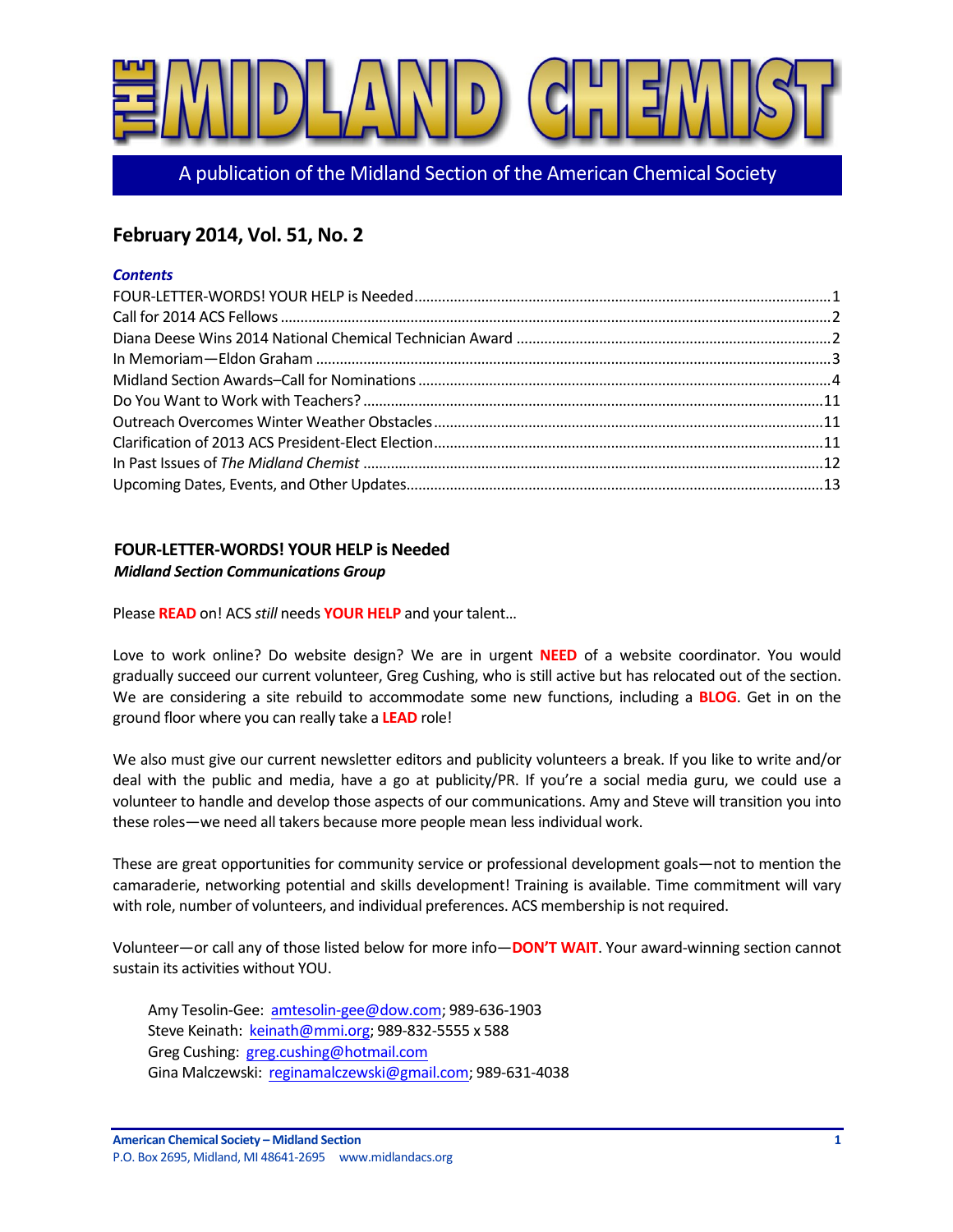# **Call for 2014 ACS Fellows** *Matt Grandbois, Chair-Elect*

Since 2008, the American Chemical Society honors its members for their outstanding achievements and contributions to science, their profession, and the Society by bestowing the honor of ACS Fellow to a select group of individuals worthy of this title (2014 ACS Fellow Program Guidelines). This honor is different from other "Fellow" designations due to the specific criteria that ACS Fellows must have made exceptional contributions to their scientific field/profession *and* have made extraordinary volunteer services to the ACS community throughout their careers.

The nomination process for selection to the 2014 class of ACS Fellows is currently open and the Midland ACS Section is allowed to nominate two individuals from our section for this honor. If you would like to nominate one of your peers or colleagues for this honor that are currently living ACS members in good standing with the Society, please contact 2014 Midland ACS Chair, Michelle Cummings (michelle.cummings@dowcorning.com), with the following information:

- Name
- Educational History
- Professional History (200 words or less for each position)
- Professional Organization Affiliations
- Volunteer Service to the ACS Community (Up to 6 examples; 200 words or less for each)
- Contributions to the Science/Profession (Up to 6 examples; 200 words or less for each)
- Honors and Awards (Up to 6 examples)
- Contact Information for letters of recommendation (Up to 3 contacts)

# **Diana Deese Wins 2014 National Chemical Technician Award** *Janet Smith, Director*

Diana Deese is the 2014 recipient of the National Chemical Technician Award (NCTA), and will receive the award at a dinner in her honor at the 247th National ACS Meeting in Dallas. The award was established in 1989 to recognize the outstanding career achievements of exceptional technicians and encompasses technical achievement, as well as community service and outreach. The NCTA dinner will be held at the Sheraton on Sunday, March 16 at 6:00 PM (tickets available through ACS meeting registration).

This is the fifth time in the 25-year history of the NCTA that the recipient is from the Midland Section. Congratulations, Diana!

# **2014 Awards Banquet Set for April 22 at Great Hall Convention Center** *Lauren Huffman, Awards Committee Chair*

Mark your calendars! The ACS Awards Banquet will be held Tuesday, April 22, 2014 at 6:00 PM at the Great Hall Banquet & Convention Center. Tickets for dinner will be \$15. Please come out and help to celebrate our local high school, university, and community awardees. If you are interested in attending, please email awards@acs.org or call 989-636-7371.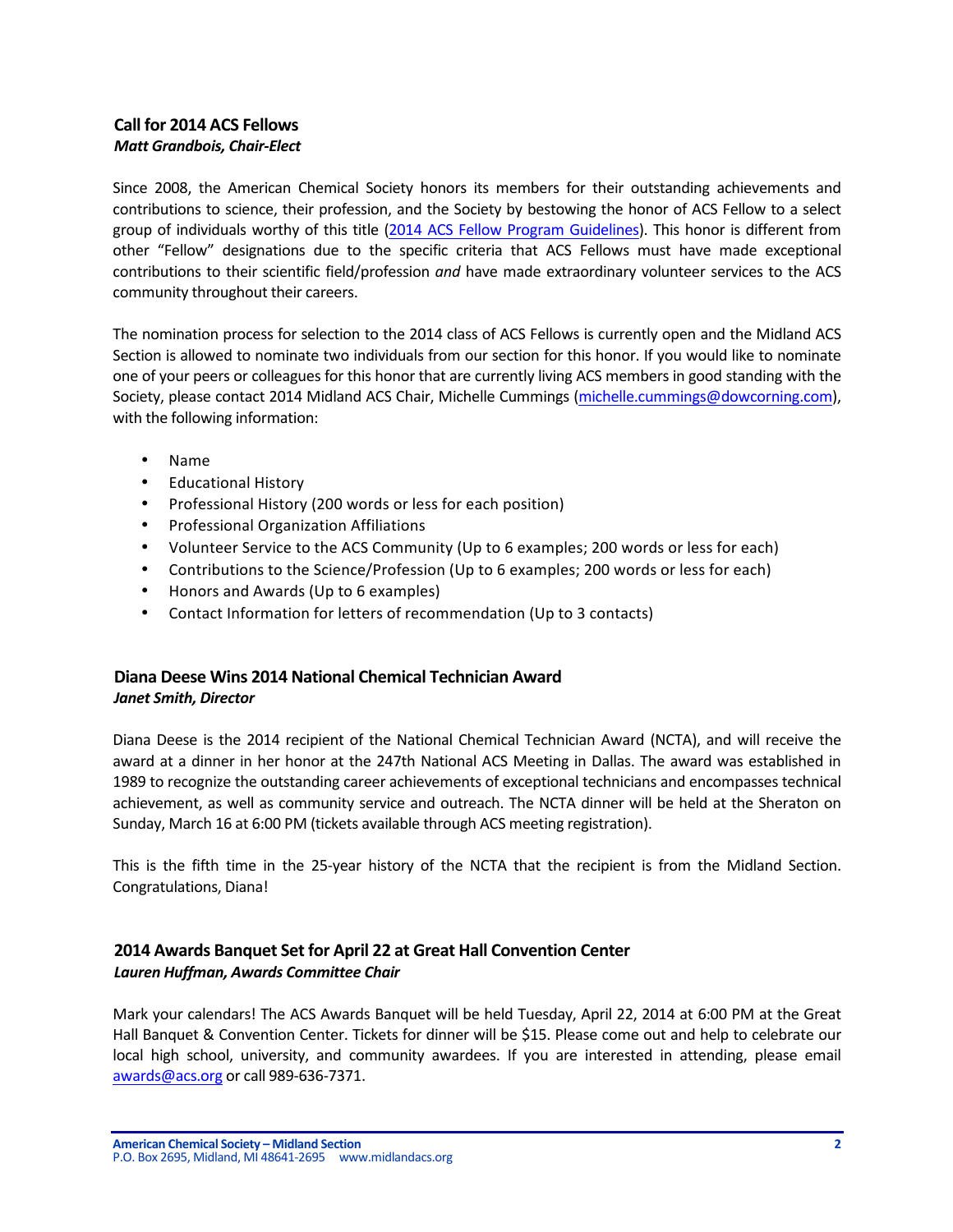# **In Memoriam—Eldon Graham** *Submitted by Wendell L. Dilling, Director and Historian*



**Photo courtesy of the Midland Daily News** 

Eldon Graham, 87, of Midland, died Wednesday, February 12, 2013, at the MidMichigan Medical Center. He was born September 6, 1926 in Sullivan County, Indiana.

Until just recently, Eldon was teaching classes and doing his own yard work. He was characterized by his Midwestern work ethic and professional and community volunteerism.

He received his initial engineering education at Purdue University. His professional career covered 68 years of employment, 24 as an engineer and research administrator with The Dow Chemical Co., followed by 44 years in teaching and administration at Saginaw Valley State University (SVSU), where he was the founder of the engineering and technology programs. He also served,

for a number of years, as the assistant dean for the College of Science, Engineering and Technology. He was granted professor emeritus status in 2006, but continued teaching, counseling students, and serving as the director of the Engineering Technology Management Program.

Eldon was a 69-year ACS member, 1946-2014. He served the Midland ACS Section over many years holding the positions of Treasurer, 1952; Secretary, 1953; Chairman-Elect, 1954; Chairman, 1955; Director, 1956-1959; Councilor, 1962-1970, 1977-1979; and Alternate Councilor, 1980-1982. He held the following committee chairmanships: Awards, Technical Society Interface, Education, Publicity, Science Quiz, and Science Fair. He served on the planning committee for the first Central Regional ACS Meeting hosted by the Midland Section in 1982.

He served on the National ACS Committee on Professional Relations, 1963-1969, and as Secretary of that committee, 1967-1969.

Eldon received the Midland Section Award for Outstanding Service to the ACS in 1994 and the Midland Section Award for Science Education Volunteer of the Year for 2005.

At SVSU, he received the Ruben Daniels Community Service Award, and the College Service Award. He was the author of the book, "The History of the Academic Programs of Saginaw Valley State University." He was named as an honorary member of the SVSU Alumni Association in 2008. He served on the SVSU Foundation Board of Directors, the Board of Fellows, and was a member of the Pioneer Club. He received the Engineering Founders Award in 2005 and received an honorary doctorate degree from SVSU in 2009.

Eldon was proud to be part of the Midland community and was active in many professional and community organizations, such as the First United Methodist Church, Midland Kiwassee Kiwanis Club, Chippewa Nature Center, Boy Scouts of America, the Mid-Michigan Section of the American Institute of Chemical Engineers, National American Institute of Chemical Engineers, the American Society for Engineering Education, and American Association for the Advancement of Science.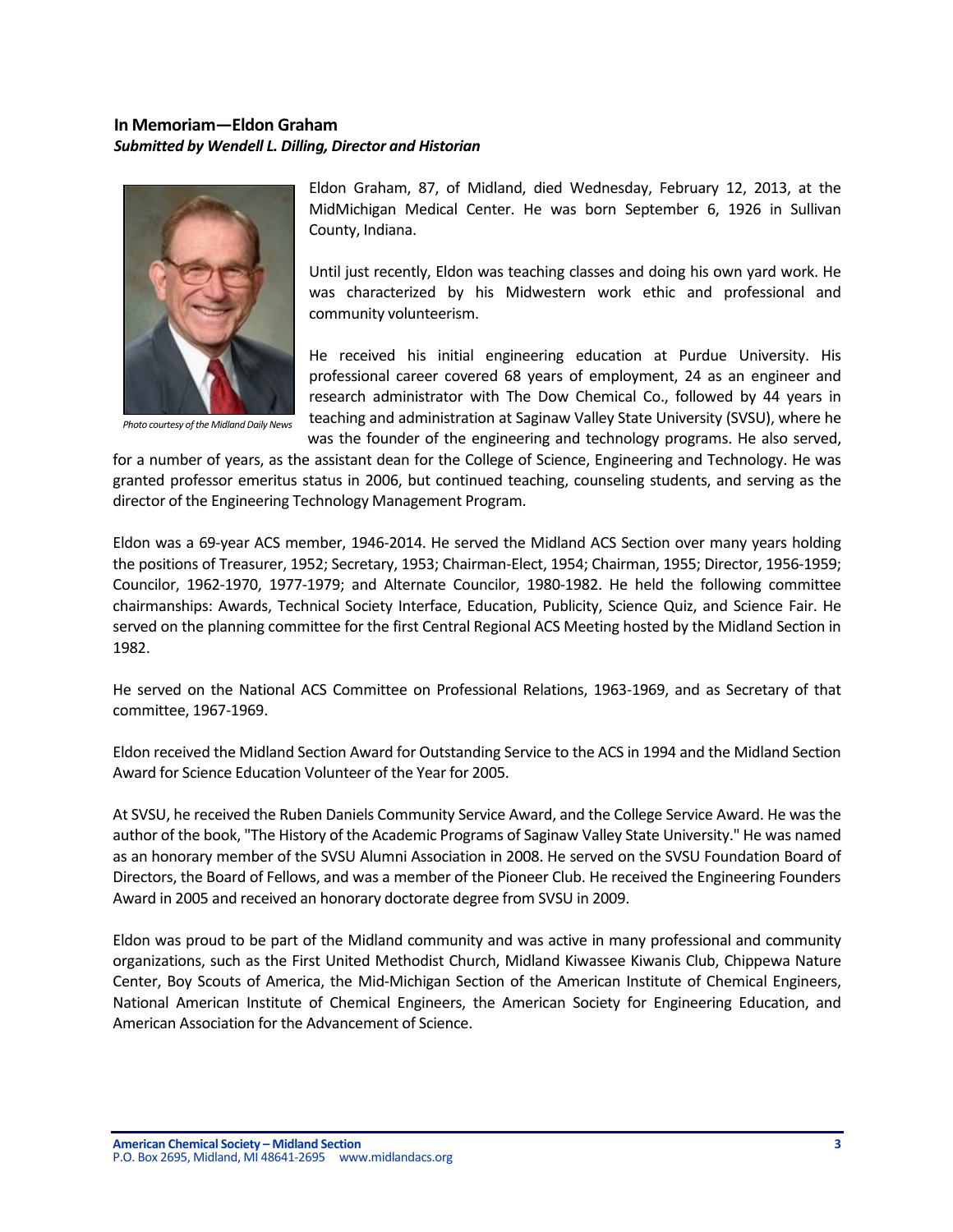# **Midland Section Awards–Call for Nominations** *Lauren Huffman, Awards Committee Chair*

It is that time of year again when we have the opportunity to recognize outstanding educators, volunteers and colleagues. I am asking that you take the time to nominate that outstanding person to be recognized at the American Chemical Society–Midland Section Awards Banquet to be held on Tuesday, April 22 at the Great Hall Banquet and Convention Center in Midland. This promises to be an exciting event. The awards banquet is a great way to connect with others in the industry, those who have gone before us, those who teach the next generation, and those who will be following in our footsteps.

The process of nominating can be fun and easy. Consider getting your colleagues together for lunch and putting together a packet. If you are in a managerial role and are worried about favoritism, consider nominating 2-3 qualified persons (you will remain anonymous). If you feel you deserve an award but everyone is just too busy to notice, consider leaving suggestions or have an outright discussion with your manager. If you are a parent: Does your child have a great science teacher? If so, consider nominating him/her. From personal experience, if you know the deserving person, it only takes 30 minutes to put together an award winning letter and an additional 15 minutes soliciting supporting letters and following up on them. Think of what it will mean to that person and how good you will feel about your good deed.

When you realize how exciting it is to nominate someone at the local level and you want to do more, I invite you to peruse the veritable cornucopia of awards the American Chemical Society offers at the national level. I have included them with the call for nominations (see page 8), along with a web address where you can find out more information.

Nomination packets for all awards (except outstanding high school and collegiate awards) must, at a minimum, consist of a current resume or equivalent, and **one** supporting letter in addition to your letter of nomination all stating why the nominee is deserving of the award with specific examples of professional involvement, growth, contributions to industry, and, outside affiliations. It is highly recommended that the nomination include a publications and patent list where applicable and additional letters of support which can come from students, parents, community members, and/or administrators. A nomination letter example can be requested from the awards chair (Lauren) via email. Nominations not meeting the minimum requirements, and submissions received after the March 29 deadline, will not be considered.

For those of you sequestered in labs who feel you might not be able to attend unless you nominate someone, I say save the date and come on out for a night of food, fun, and fraternization! Watch for more detailed information on the speaker, time and price right here in *The Midland Chemist!* 

Contact me, Lauren Huffman (Imhuffman@dow.com), if you have any questions.

# **CALL FOR NOMINATIONS—2014 SCIENCE TEACHING,VOLUNTEER, EDUCATION, AND CHEMICAL SCIENCES AWARDS**

Each year, the Midland Section of the American Chemical Society presents awards to recognize outstanding achievement in the chemical sciences. Nominations for the 2014 awards are invited for the following areas:

- Outstanding Elementary Level Science Teaching
- Outstanding Middle Level Science Teaching
- Outstanding High School Chemistry Teaching
- Outstanding College Chemistry Teaching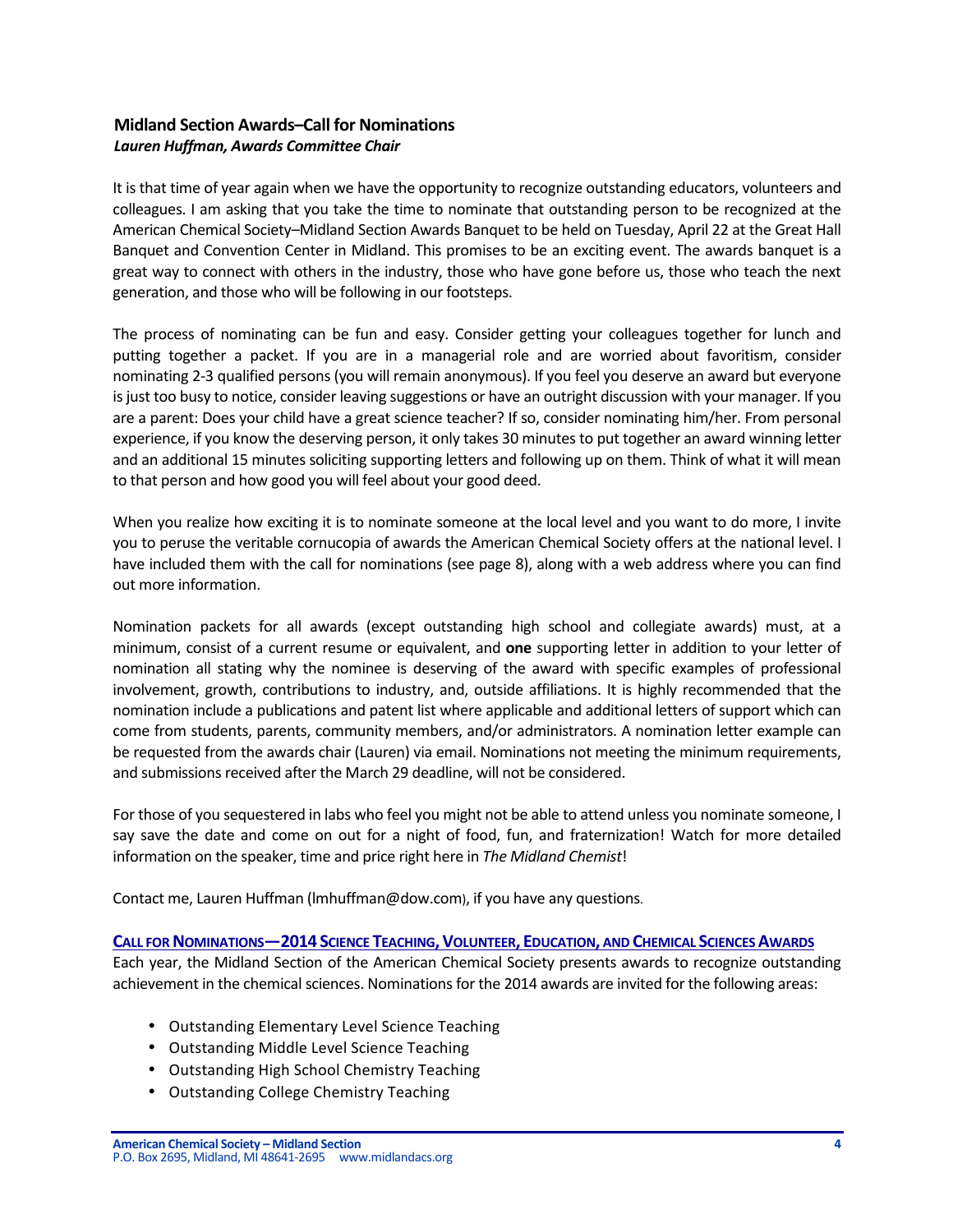- Science Education Volunteer of the Year
- Outstanding Achievement and Promotion of the Chemical Sciences
- Outstanding Service to the American Chemical Society
- Outstanding Chemical Technician
- Outstanding Achievement in the Promotion of Diversity in Chemistry, Related Sciences and Engineering
- Outstanding High School/College Chemistry Students

### *Outstanding Science/Chemistry Teaching Awards*

Candidates for the teaching awards must be educators at schools in the five-county geographical area of the Midland Section: Bay, Gratiot, Isabella, Midland and Saginaw Counties. One candidate will be recognized for their teaching contributions in each of the following categories: Elementary, Middle Level, High School, and College.

### *Science Education Volunteer of the Year*

The Science Education Volunteer of the Year award is presented to an individual who makes a substantial contribution to science learning in the Midland Section through voluntary efforts.

### **Outstanding Achievement and Promotion of the Chemical Sciences**

Each year the Midland Section honors an individual residing within the Section's geographical area who has demonstrated outstanding achievement and promotion of the chemical sciences. This award recognizes dedication and service to the chemical profession, but the recipient need not be an ACS member.

### *Outstanding Service to the American Chemical Society*

The Section sponsors an annual award to recognize outstanding service to the Midland Section of the ACS. This award recognizes achievement in the promotion of the goals and objectives of the Society. Nominees shall be members of the Midland Section. Nominations should include a history of service to the Midland Section, and supporting letters from fellow ACS members.

# **Outstanding Achievement in the Promotion of Diversity in Chemistry, Related Sciences & Engineering**

This award is presented biannually to a person or group residing in Midland, Bay, Saginaw, Isabella or Gratiot County for outstanding achievement in enhancing the participation of underrepresented groups in the study of chemistry, related sciences and engineering. Members of the Midland Section Minority Affairs Committee are ineligible to receive this award.

### *Outstanding Chemical Technician*

The Section presents an annual Outstanding Chemical Technician Award to an individual who has demonstrated an extremely high degree of professionalism as a chemical technician. Nominees must have worked for five years as a chemical technician or related field and whose primary job includes conducting experimentation or correlating information to help solve chemical problems or discover new chemical knowledge. Nominee must have successfully completed a two-year post-high school level chemistry curriculum leading to an associate degree, the equivalent course in a baccalaureate program, or equivalent experience. Chemical technicians do not need to be an ACS member to be eligible for this award. Nominations should include outside affiliations. *Request the National ACS nomination form from the awards chair to nominate in this category.*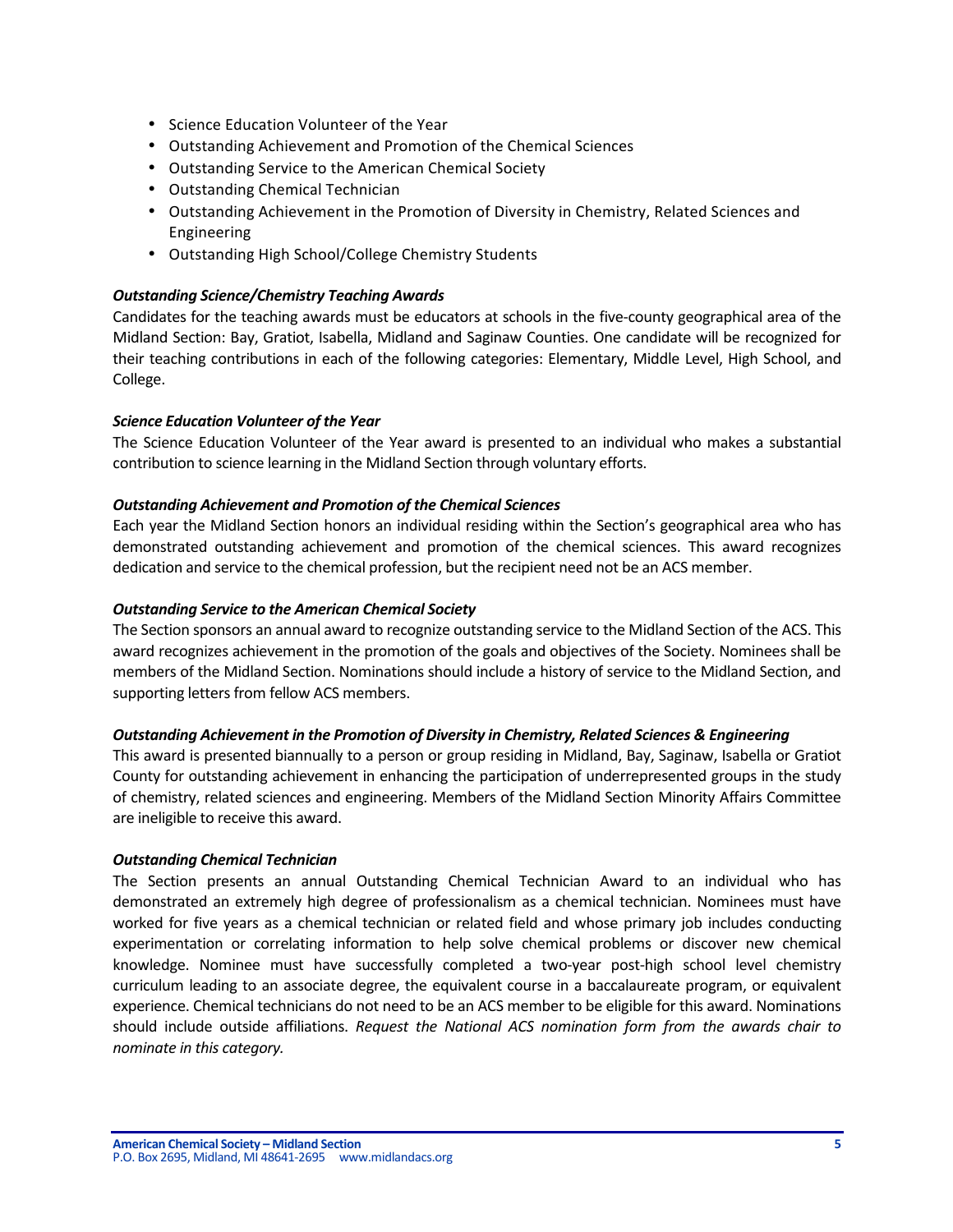Recipients of all awards will be selected by the Awards Committee with the exception of the Outstanding Achievement and Promotion of the Chemical Sciences award, which is submitted for approval by the Executive Committee. Nominators should write a letter indicating the award and describing the attributes of the candidate. Nomination packets for all awards (except outstanding high school and collegiate awards) must, at a minimum, consist of a current resume or equivalent, and at least one additional supporting letter included with your nomination all stating why the nominee is deserving of the award. Specific examples should be given in areas such as professional involvement/growth, contributions to industry, and outside affiliations. It is highly recommended that the nomination include a publications and patent list where applicable. Additional letters of support can come from students, parents, community members, and/or administrators. Nominations not meeting the minimum requirements, and submissions received after the March 29 deadline, will not be considered. The deadline for nominations is March 29, 2014. Mail or Fax submissions are acceptable; *electronic (e-mail)* submissions are preferred. All submissions must be accompanied by the name, position, address and phone number of the nominator.

### *Outstanding Chemistry Students*

The Awards Committee also recognizes outstanding chemistry students at the high school and collegiate levels. Those students should be selected by the respective departments and their names forwarded to the Awards Committee using the form attached to this call for nominations (see page 10). One selection per school and no supporting letters needed.

Award recipients, as well as Chemistry Olympiad winners and Fifty/Sixty Year ACS Members, will be honored at the 2014 ACS Recognition Dinner featuring an ACS speaker on April 22.

The Awards Committee greatly appreciates the efforts involved in nominating someone and wishes to thank you for helping to recognize deserving educators in our section. Please pass this information along to anyone involved in our local science programs!

For example nominations or more detail on any award, please contact Lauren Huffman.

#### *Electronic submissions are acceptable and preferred,* or via U.S. mail to:

Lauren M. Huffman ACS Awards Committee Chair, Midland Section The Dow Chemical Company Michigan Operations Building 1710, Lab 40 Midland, MI 48642 Phone: (989) 636-7371; Fax: (989) 638-6619 e-mail: Imhuffman@dow.com or e-mail: awards@midlandacs.org

#### **PREVIOUS RECIPIENTS OF THE AWARDS ARE AS FOLLOWS:**

|      | <b>Elementary Level Science Education</b> |      | <b>Middle Level Science Education</b> |      | <b>High School Chemistry Teaching</b> |
|------|-------------------------------------------|------|---------------------------------------|------|---------------------------------------|
| 1992 | Karen Ziemelis                            | 1992 | Derrell Steffen                       | 1989 | Robert Wallace                        |
| 1993 | Lela Wade                                 | 1993 | Laurie Hepinstall                     | 1990 | Gary Ronk                             |
| 1994 | Constance A. Dullock                      | 1994 | JoAnn Kraut                           | 1991 | No Recipient                          |
| 1995 | Joan Klopcic                              | 1995 | No Recipient                          | 1992 | John Clark, Edna Konwinski            |
| 1996 | Mark Hackbarth                            | 1996 | Barbara J. Bibbee                     | 1993 | Mary Irons                            |
| 1997 | Denise Koppleberger, Cheryl Ruthig        | 1997 | Gary J. Johnson                       | 1994 | Jo Ann Pelkki                         |

**American Chemical Society – Midland Section 6** P.O. Box 2695, Midland, MI 48641-2695 www.midlandacs.org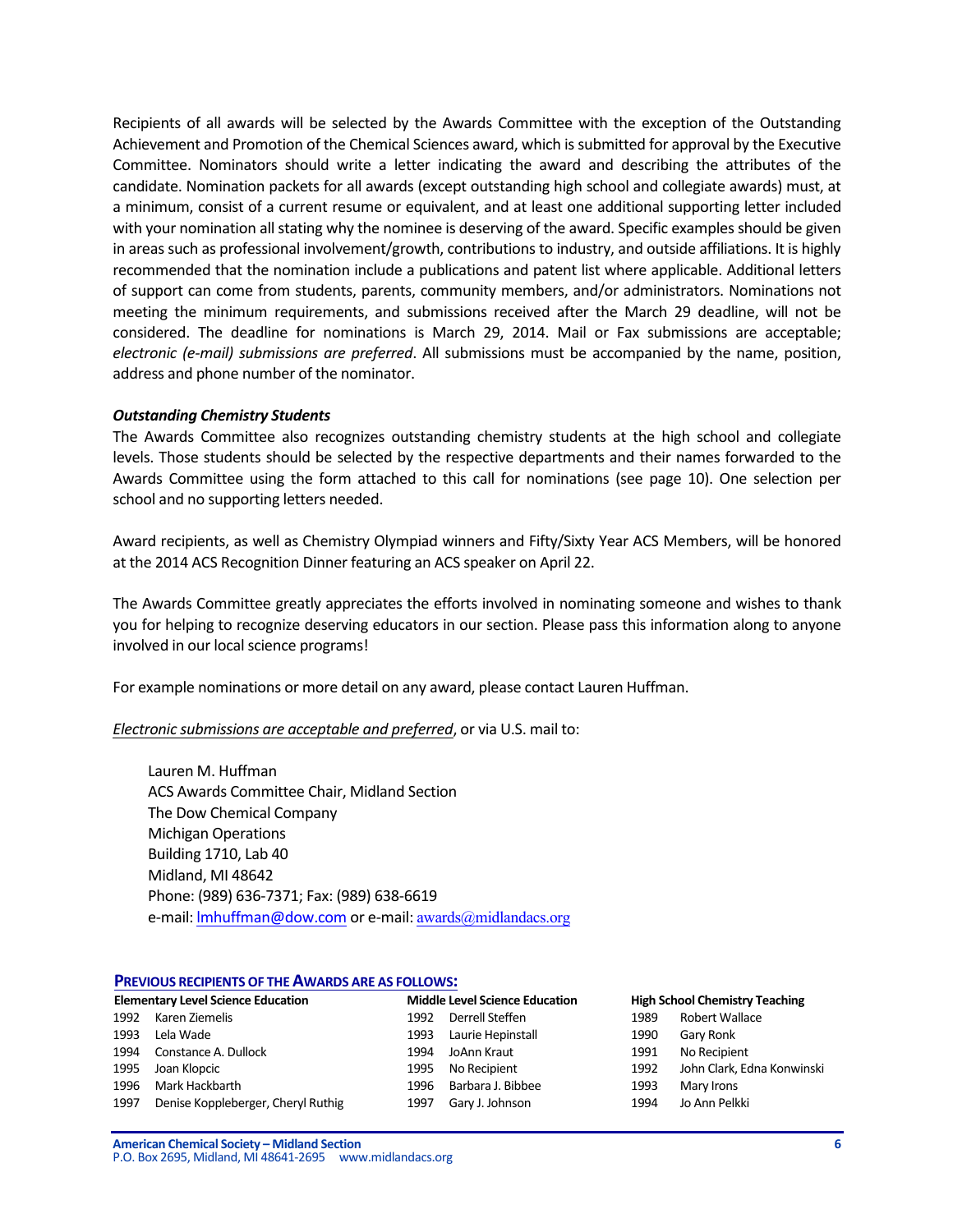| 1998 | Barbara McGivern                   | 1998 | No Recipient               | 1995 | No Recipient          |
|------|------------------------------------|------|----------------------------|------|-----------------------|
| 1999 | John Clark                         | 1999 | No Recipient               | 1996 | Sandra Schafer        |
| 2000 | Sue Burtch, Robin Harshman-Rogers, | 2000 | No Recipient               | 1997 | Mary Fredell          |
|      | Vicki Richard, Clare Jorgensen     | 2001 | No Recipient               | 1998 | Dale Ressler          |
| 2001 | Cathy Egerer, Amy Hindbaugh-Marr   | 2002 | Joel Mikusko               | 1999 | <b>Robert Enszer</b>  |
| 2002 | Maureen Becker                     | 2003 | No Recipient               | 2000 | Steven Kelly          |
| 2003 | Leon Katzinger                     | 2004 | <b>Christine Brillhart</b> | 2001 | <b>William Stokes</b> |
| 2004 | Joan Roels                         | 2005 | No Recipient               | 2002 | Robert Hansen         |
| 2005 | <b>Curt Moses</b>                  | 2006 | <b>Matthew Miller</b>      | 2003 | No Recipient          |
| 2006 | Robin Allen                        | 2007 | John Hoving                | 2004 | Doug Grezeszak        |
| 2007 | Diane Huckins                      | 2008 | Mark Koschmann             | 2005 | Pamela Thompson       |
| 2008 | Rachel Pappas                      | 2009 | Carla Piazza               | 2006 | Daniel Sealy          |
| 2009 | No Recipient                       | 2010 | Melinda Coyle              | 2007 | No Recipient          |
| 2010 | No Recipient                       | 2011 | Jennifer Lenon             | 2008 | No Recipient          |
| 2011 | <b>Beth Quimby</b>                 | 2012 | Jayme Swanson              | 2009 | Nancy Vossen          |
| 2012 | No Recipient                       | 2013 | John Barnes                | 2010 | Sandra Schafer        |
| 2013 | No recipient                       |      |                            | 2011 | David Allan           |

# **College Chemistry Teaching**<br>1989 **Joan Sabourin**

| 1989 Joan Sabourin     | 2001 | Sandra Smith   |
|------------------------|------|----------------|
| 1990 Bob Howell        | 2002 | Margaret Hill  |
| 1991 Robert Kohrman    | 2003 | Dale Meier     |
| 1992 Scott Hill        | 2004 | Katherine Blys |
| 1993 Ajit Sharma       | 2005 | Ronald Sharp   |
| 1994 Laura Voseipka    | 2006 | Arthur G. Smi  |
| 1995 George Eastland   | 2007 | Cynthia N. Pe  |
| 1996 Martin Spartz     | 2008 | No Recipient   |
| 1997 Philip Squattrito | 2009 | No Recipient   |
| 1998 Thomas Delia      | 2010 | Anton Jenson   |
| 1999 Steven Keinath    | 2011 | No Recipient   |
| 2000 James Hutchison   | 2012 | David S. Karpo |

#### **Science Education Volunteer**

|      | 1992 Gregg Young   | 1999 William Albe    | 2007 Teri Bickmore  |
|------|--------------------|----------------------|---------------------|
|      | 1993 Peter Bonk    | 2000 Karol Childs    | <b>Cal Goeders</b>  |
|      | 1994 Peter Moehs   | 2001 Donald Petersen | 2008 Tim Drier      |
|      | 1995 Gretchen Kohl | 2002 Joan McMahon    | 2009 Dave Stickles  |
|      | 1996 John Blizzard | 2003 John Blizzard   | 2010 Lisa Thackery  |
|      | Richard Van Effen  | 2004 Jan Zanyk       | 2011 Charles & Barb |
| 1997 | Marvin Tegen       | 2005 Eldon Graham    | 2012 Estelle Lebeau |
|      | 1998 Carlton Beyer | 2006 Tom Chamberlin  | 2013 No recipient   |

| 1999 William Albe    |
|----------------------|
| 2000 Karol Childs    |
| 2001 Donald Petersen |
| 2002 Joan McMahon    |
| 2003 John Blizzard   |
| 2004 Jan Zanyk       |
| 2005 Eldon Graham    |
| 2006 Tom Chamberlin  |

Margaret Hill Dale Meier Katherine Blystone Ronald Sharp Arthur G. Smith Cynthia N. Peck No Recipient No Recipient Anton Jenson No Recipient David S. Karpovich

| Gregg Young       | 1999 William Albe    | 2007 Teri Bickmore          |
|-------------------|----------------------|-----------------------------|
| Peter Bonk        | 2000 Karol Childs    | <b>Cal Goeders</b>          |
| Peter Moehs       | 2001 Donald Petersen | 2008 Tim Drier              |
| Gretchen Kohl     | 2002 Joan McMahon    | 2009 Dave Stickles          |
| John Blizzard     | 2003 John Blizzard   | 2010 Lisa Thackery          |
| Richard Van Effen | 2004 Jan Zanyk       | 2011 Charles & Barbara Roth |
| Marvin Tegen      | 2005 Eldon Graham    | 2012 Estelle Lebeau         |
| Carlton Beyer     | 2006 Tom Chamberlin  | 2013 No recipient           |

2012 David Bruessow

2013 Tom Short and Sarah Beery

#### **Outstanding Achievement in the Promotion of Diversity in Chemistry, Related Sciences, and Engineering (***awarded every other year***)** 2002 George Gant, Richard Stringfield 2002 Sandra Parker

| 2004 Smallwood Holoman, Jr. |  |
|-----------------------------|--|
| 2006 Joan Sabourin          |  |

2010 Theophilus Leapheart 2012 Linneaus Dorman

### **Outstanding Chemical Technician**

1999 Ronald L. Good **2006 Margo McIvor 2013 Chadwick Roland** 

1997 Connie J. Murphy 2004 Sherry Allen 2011 Amy Tesolin-Gee 2012 Amber Wallace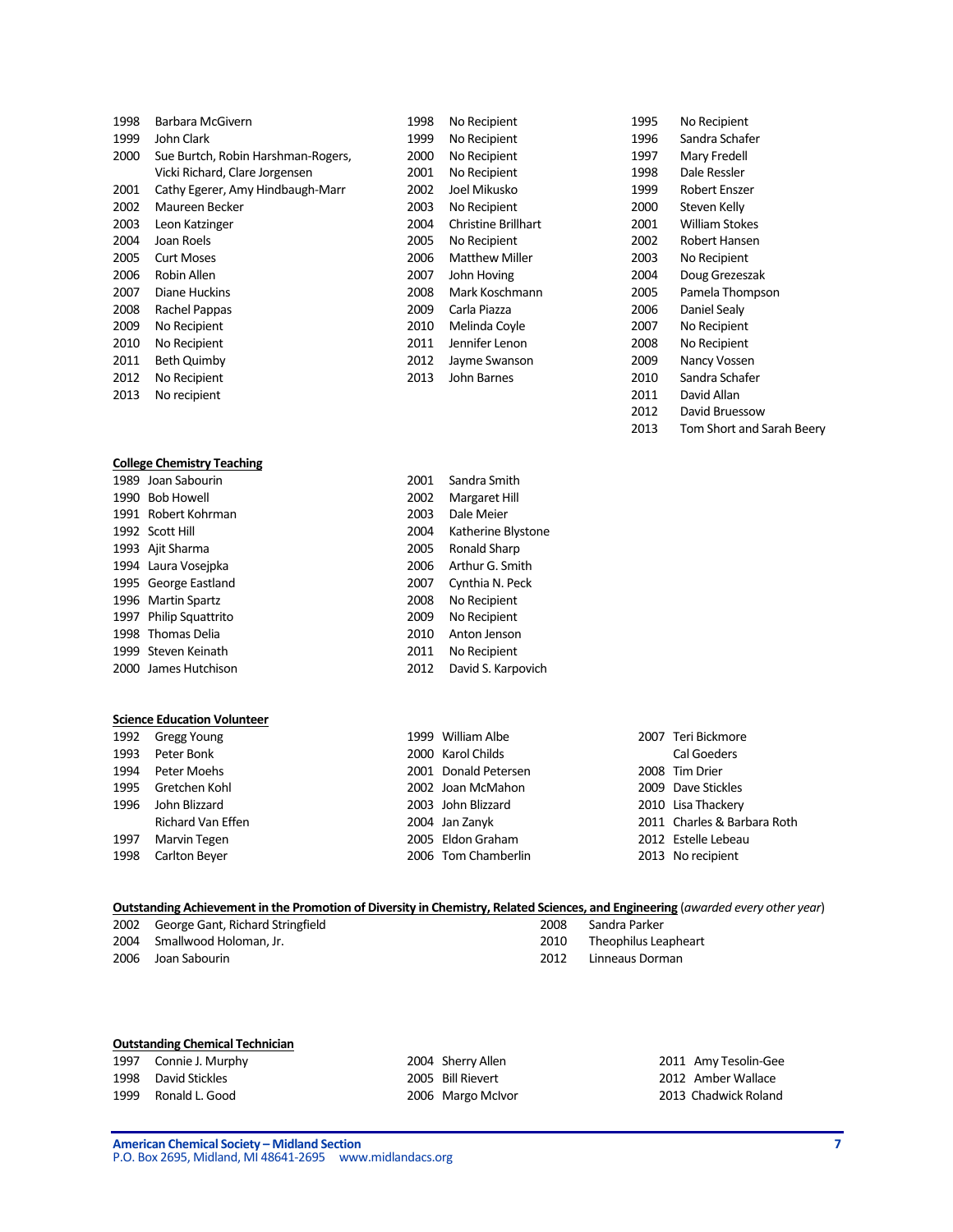| 2000 Kurt A. Bell     | 2007 Debbie Bailey             |
|-----------------------|--------------------------------|
| 2001 Gordon R. Roof   | 2008 Sue Perz                  |
| 2002 Cynthia J. Gould | 2009 Diana Deese               |
| 2003 Robert Krystosek | 2010 No Recipient-Spring Award |
|                       |                                |

#### **Outstanding Achievement and Promotion of the Chemical Sciences**

| 1976 | Dr. Turner Alfrey, Jr.   | 1990 Dr. Joseph E. Dunbar   | 2004 Herbert D. (Ted) Doan      |
|------|--------------------------|-----------------------------|---------------------------------|
| 1977 | Dr. Etcyl H. Blair       | 1991 Dr. Thomas H. Lane     | 2005 Dr. Michael J. Owen        |
| 1978 | Dr. David C. Young       | 1992 Dr. Donald A. Tomalia  | 2006 Dr. Robert E. Kohrman      |
| 1979 | Dr. Vernon A. Stenger    | 1993 Dr. Dale J. Meier      | 2007 Dr. Petar R. Dvornic       |
| 1980 | Dr. Daniel R. Stull      | 1994 Dr. Philip T. Delassus | 2008 Dr. Jack Kruper            |
| 1981 | Dr. Bob A. Howell        | 1995 Dr. Duane B. Priddy    | 2009 No Recipient               |
| 1982 | Dr. Wendell L. Dilling   | 1996 Dr. Hans G. Elias      | 2010 No Recipient-Spring Awards |
| 1983 | Dr. Donald R. Weyenberg  | 1997 Dr. Ludo K. Frevel     | 2011 Dr. James Falender         |
| 1984 | Dr. Edwin P. Plueddemann | 1998 Dr. Patrick B. Smith   | 2012 No Recipient               |
| 1985 | Dr. Raymond P. Boyer     | 1999 Dr. David E. Henton    | 2013 No Recipient               |
| 1986 | Stanley P. Klesney       | 2000 Dr. Steven J. Martin   |                                 |
| 1987 | Dr. Warren B. Crummett   | 2001 Dr. Edwin C. Steiner   |                                 |
| 1988 | Dr. A. Lee Smith         | 2002 Dr. Thomas J. Delia    |                                 |
| 1989 | Dr. Do Ik Lee            | 2003 Dr. Robert M. Nowak    |                                 |

#### **Outstanding Service to the American Chemical Society**

| 1989 | Dr. David C. Young          | 2000 Dr. Peter & Dr. Patricia Dreyfuss | 2011 No Recipient |
|------|-----------------------------|----------------------------------------|-------------------|
| 1990 | Dr. Linneaus C. Dorman      | 2001 Dr. George W. Eastland, Jr.       |                   |
| 1991 | Dr. Donald R. Petersen      | 2002 Joan Sabourin                     |                   |
|      | 1992 Dr. Wendell L. Dilling | 2003 John Blizzard                     |                   |
|      | 1993 Dr. Bob A. Howell      | 2004 Dr. Steve Keinath                 |                   |
| 1994 | Eldon L. Graham             | 2005 Ann Birch                         |                   |
|      | 1995 Gretchen S. Kohl       | 2006 Dr. Philip Squattrito             |                   |
| 1996 | Fran K. Voci                | 2007 David L. Stickles                 |                   |
| 1997 | Dr. Thomas H. Lane          | 2008 Connie Murphy                     |                   |
| 1998 | Vicky S. Cobb               | 2009 No Recipient                      |                   |
|      | 1999 Dr. Theodore E. Tabor  | 2010 No Recipient-Spring Awards        |                   |

#### **Thomas H. Lane Science Education Award**

2009 Ian Harrier 2010 No Recipient

2011 No Recipient

### **ACS NATIONAL AWARDS:**

ACS Award for Achievement in Research for the Teaching and Learning of Chemistry ACS Award for Affordable Green Chemistry ACS Award for Computers in Chemical and Pharmaceutical Research ACS Award for Creative Advances in Environmental Science and Technology **ACS Award for Creative Invention** ACS Award for Creative Research and Applications of Iodine Chemistry ACS Award for Creative Work in Fluorine Chemistry ACS Award for Creative Work in Synthetic Organic Chemistry ACS Award for Distinguished Service in the Advancement of Inorganic Chemistry ACS Award for Encouraging Disadvantaged Students into Careers in the Chemical Sciences ACS Award for Encouraging Women into Careers in the Chemical Sciences ACS Award for Research at an Undergraduate Institution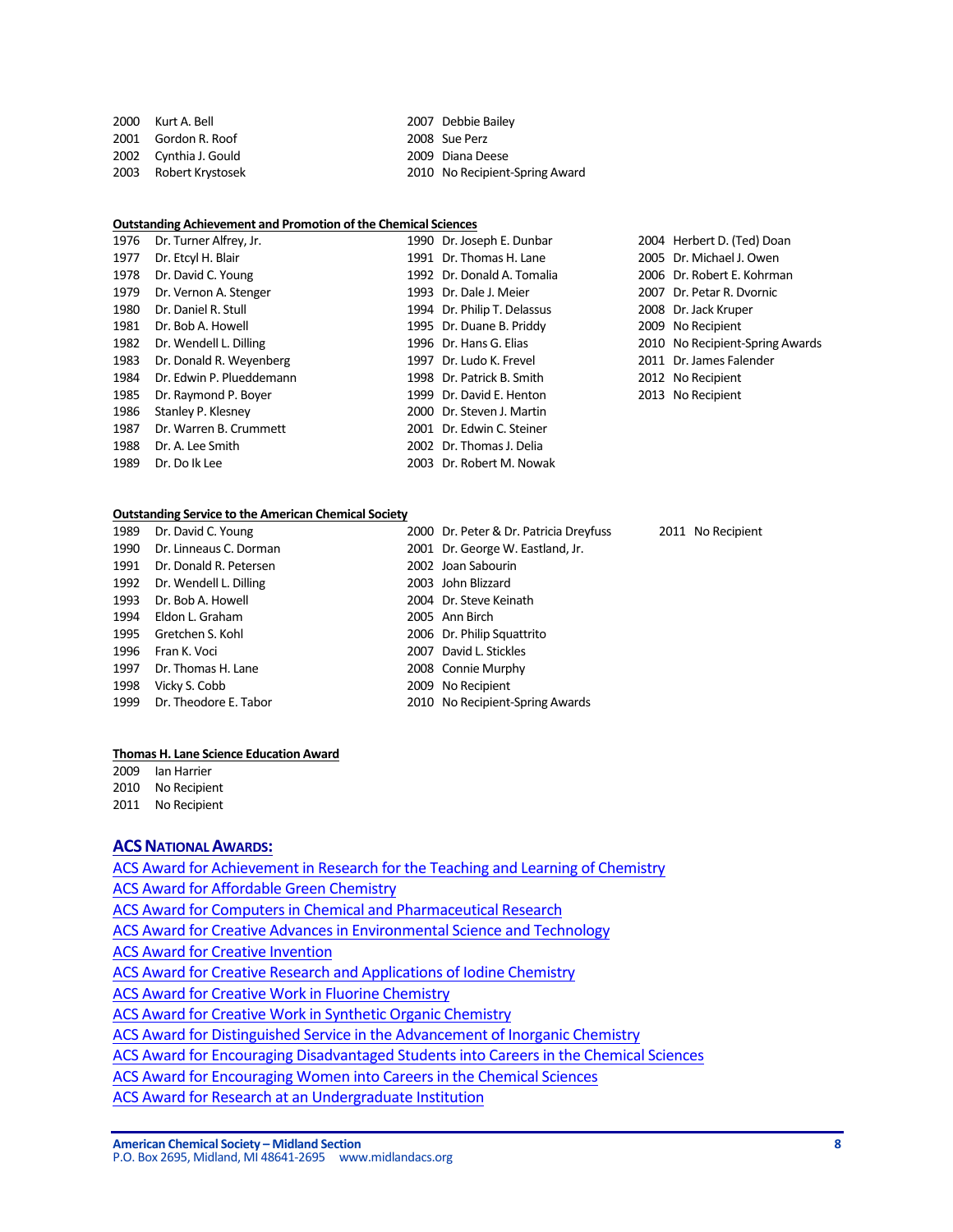**ACS Award for Team Innovation ACS Award in Analytical Chemistry ACS Award in Applied Polymer Science** ACS Award in Chromatography ACS Award in Colloid and Surface Chemistry ACS Award in Industrial Chemistry ACS Award in Inorganic Chemistry ACS Award in Organometallic Chemistry **ACS Award in Polymer Chemistry ACS Award in Pure Chemistry** ACS Award in Separations Science and Technology ACS Award in the Chemistry of Materials ACS Award in Theoretical Chemistry Award for Volunteer Service to the American Chemical Society Roger Adams Award in Organic Chemistry Arthur W. Adamson Award for Distinguished Service in the Advancement of Surface Chemistry Alfred Bader Award in Bioinorganic or Bioorganic Chemistry Earle B. Barnes Award for Leadership in Chemical Research Management Board of Directors Distinguished Service Award for Senior ACS Administrators Ronald Breslow Award for Achievement in Biomimetic Chemistry Herbert C. Brown Award for Creative Research in Synthetic Methods James Bryant Conant Award in High School Chemistry Teaching Arthur C. Cope Award (Organic Chemistry) Arthur C. Cope Scholar Awards Elias J. Corey Award for Outstanding Original Contribution in Organic Synthesis by a Young Investigator F. Albert Cotton Award in Synthetic Inorganic Chemistry Peter Debye Award in Physical Chemistry Frank H. Field and Joe L. Franklin Award for Outstanding Achievement in Mass Spectrometry Francis P. Garvan - John M. Olin Medal (service to chemistry by women chemists) James T. Grady - James H. Stack Award for Interpreting Chemistry for the Public Ernest Guenther Award in the Chemistry of Natural Products E. B. Hershberg Award for Important Discoveries in Medicinally Active Substances Joel Henry Hildebrand Award in the Theoretical and Experimental Chemistry of Liquids Ralph F. Hirschmann Award in Peptide Chemistry E. V. Murphree Award in Industrial and Engineering Chemistry Nobel Laureate Signature Award for Graduate Education in Chemistry James Flack Norris Award in Physical Organic Chemistry George A. Olah Award in Hydrocarbon or Petroleum Chemistry George C. Pimentel Award in Chemical Education Priestley Medal (distinguished services to chemistry) Glenn T. Seaborg Award for Nuclear Chemistry Gabor A. Somorjai Award for Creative Research in Catalysis E. Bright Wilson Award in Spectroscopy The Ahmed Zewail Award in Ultrafast Science and Technology Heroes of Chemistry

Criteria and deadlines for the National ACS awards and other grants and considerations can be found at: http://webapps.acs.org/findawards/index.jsp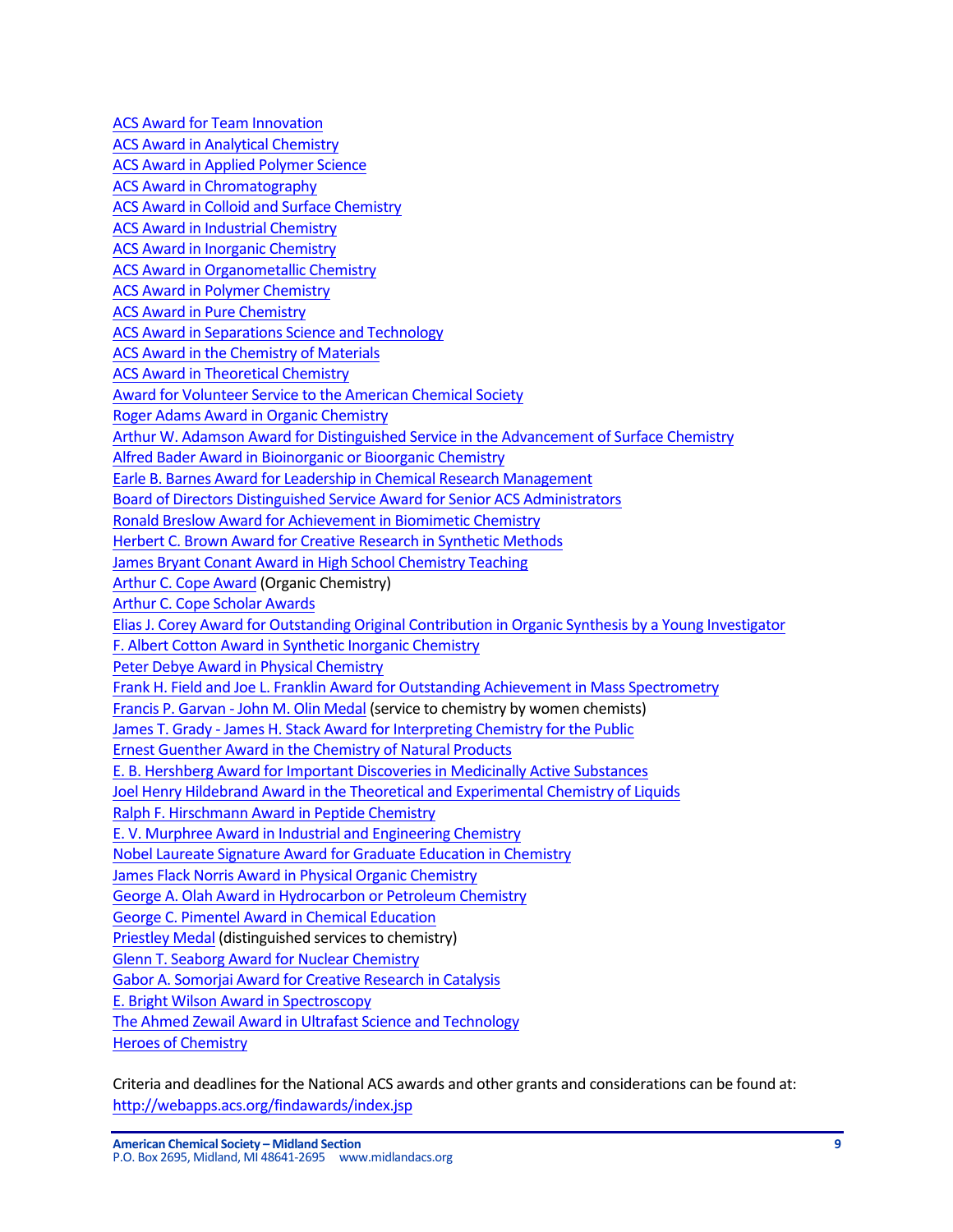# **Nomination Form 2014 Outstanding High School/Collegiate Chemistry Student ACS Midland Section**

| (Indicate)                                                                                                                                                                                                                                                                                                                            | (Please print legibly) |  |  |  |  |  |  |  |  |
|---------------------------------------------------------------------------------------------------------------------------------------------------------------------------------------------------------------------------------------------------------------------------------------------------------------------------------------|------------------------|--|--|--|--|--|--|--|--|
|                                                                                                                                                                                                                                                                                                                                       |                        |  |  |  |  |  |  |  |  |
|                                                                                                                                                                                                                                                                                                                                       |                        |  |  |  |  |  |  |  |  |
|                                                                                                                                                                                                                                                                                                                                       |                        |  |  |  |  |  |  |  |  |
| Student's career/postgraduate plans (if known):                                                                                                                                                                                                                                                                                       |                        |  |  |  |  |  |  |  |  |
|                                                                                                                                                                                                                                                                                                                                       |                        |  |  |  |  |  |  |  |  |
| Please return this form to the following address no later than March 29, 2014:<br>Lauren M. Huffman<br>ACS Awards Committee Chair, Midland Section<br>The Dow Chemical Company<br><b>Michigan Operations</b><br>Building 1710, Lab 40<br>Midland, MI 48642<br>Phone: (989) 636-7371; Fax: (989) 638-6619<br>e-mail: Imhuffman@dow.com |                        |  |  |  |  |  |  |  |  |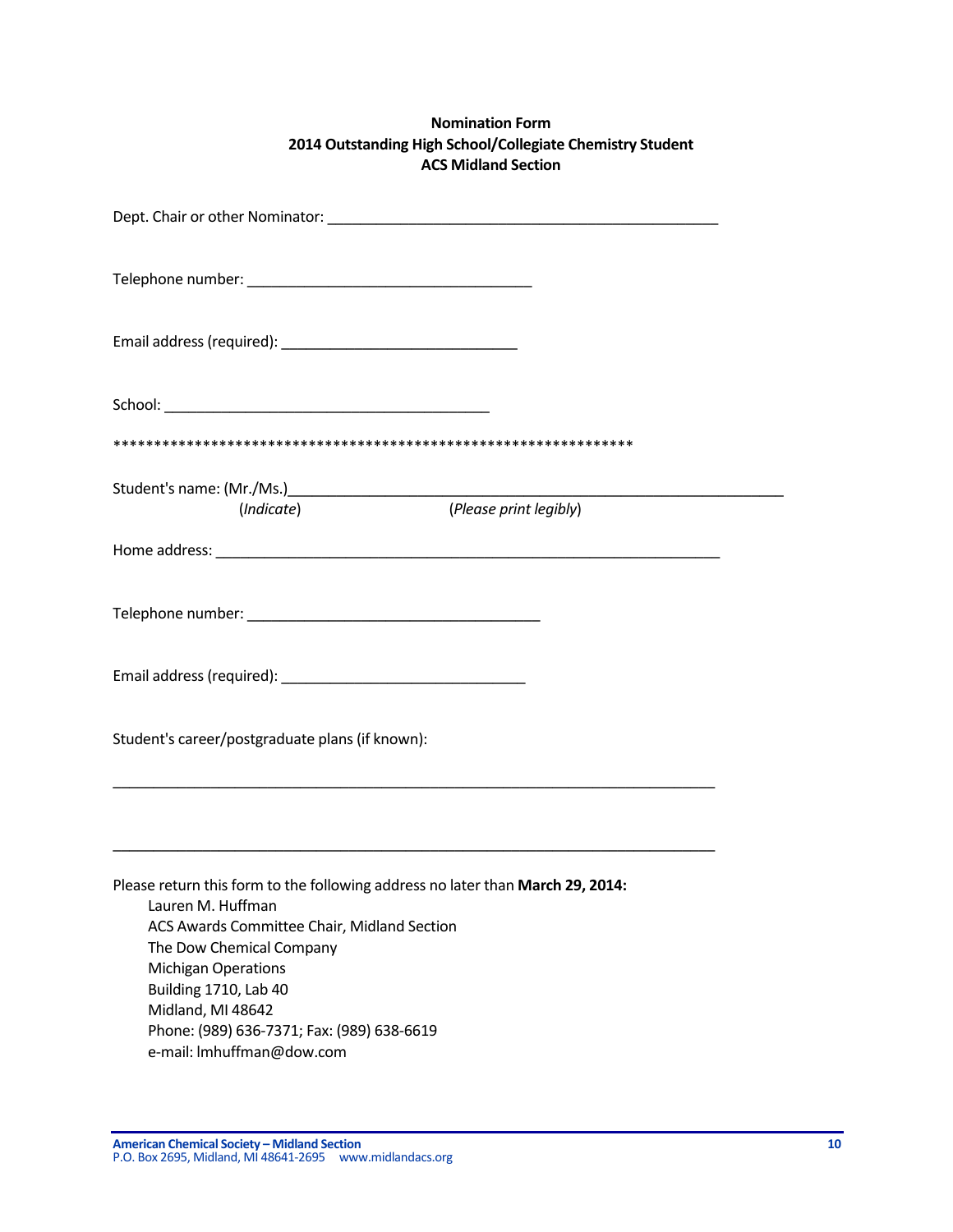# Do You Want to Work with Teachers? *Gina Malczewski, Outreach Committee / Secretary*

There is a lot going on in science education right now, with ACS forming a new association for science teachers, and all the discussions about Next Generation Science Standards. We are getting a number of requests for our hands-on sessions that provide activities educators can do in their classrooms. We have developed--and are continuing to do so--with help from a National IPG (Innovative Project grant) many units for teachers, and could really use assistance with their execution. You would not initially present, but could "shadow" a presenter until you are ready (and no one does these sessions alone). We provide all supplies, and the workbooks—our sessions are free to the teachers. Please contact Gina Malczewski to learn more! (reginamalczewski@gmail.com)

# **Outreach Overcomes Winter Weather Obstacles** *Gina Malczewski, Outreach Committee / Secretary*

The weather thus far in 2014 has interfered with school, and also with our Outreach schedule! We rescheduled two events, but are getting where we need to go—eventually. We offered "Energy" activities at Kids Day at the Midland Mall (Jan. 18), and also for  $6<sup>th</sup>$  graders at Bay City All Saints (Jan. 16-17). We have been to second grade at Plymouth School twice, for an "All About Water" program, as well as one on "Observation and Measurement." We have multiple requests to do teacher-training sessions, and are trying to work around busy schedules and bad weather probabilities.

Our "Cosmetics: the Science of Beauty" evening program with Jason Vogel from Dow Corning occurred Feb. 19, and other school programs in February include "Properties of Matter" with Bay City  $6<sup>th</sup>$  graders, as well as a science fair kick-off (Feb. 12) and SPARK (Science plus Art reaching Kids) Day at Hemmeter in Saginaw.

We are working on demo and hands-on materials for teachers, and will do a new six-unit program for free with science educators at the Michigan Science Teacher Association (MSTA) in Lansing on March 6. These units focus on the Next Generation Science Standards; we are getting support from National in the form of an IPG (Innovative Project Grant). Our work (including a blog and pilot activities) will culminate in a workshop to be held at Delta on Nov. 1. Yes, volunteers are needed. More details to follow!

Outreach volunteers include people who like to plan activities, present in groups, present individually, and do prep work. We need organizers who can help with supplies and storage, those who like to work with children, and those who prefer to deal with older students or teachers. Please contact us if you are interested in learning more (reginamalczewski@gmail.com)!

# **Clarification of 2013 ACS President-Elect Election**  *Wendell L. Dilling, Director and Historian*

The results of the recent ACS President-Elect election (C&EN, Nov. 25, page 5) need further clarification. The final number of votes for Diane Schmidt and Bryan Balazs was not reported. Only the first-choice votes were reported, not the number of votes they received after the second-choice votes on the ballots where Charles Kolb was the first-choice were added. An example of complete reporting of President-Elect election results for a situation like this was given in C&EN, Nov. 23, 2009, page 7, where Nancy Jackson was elected.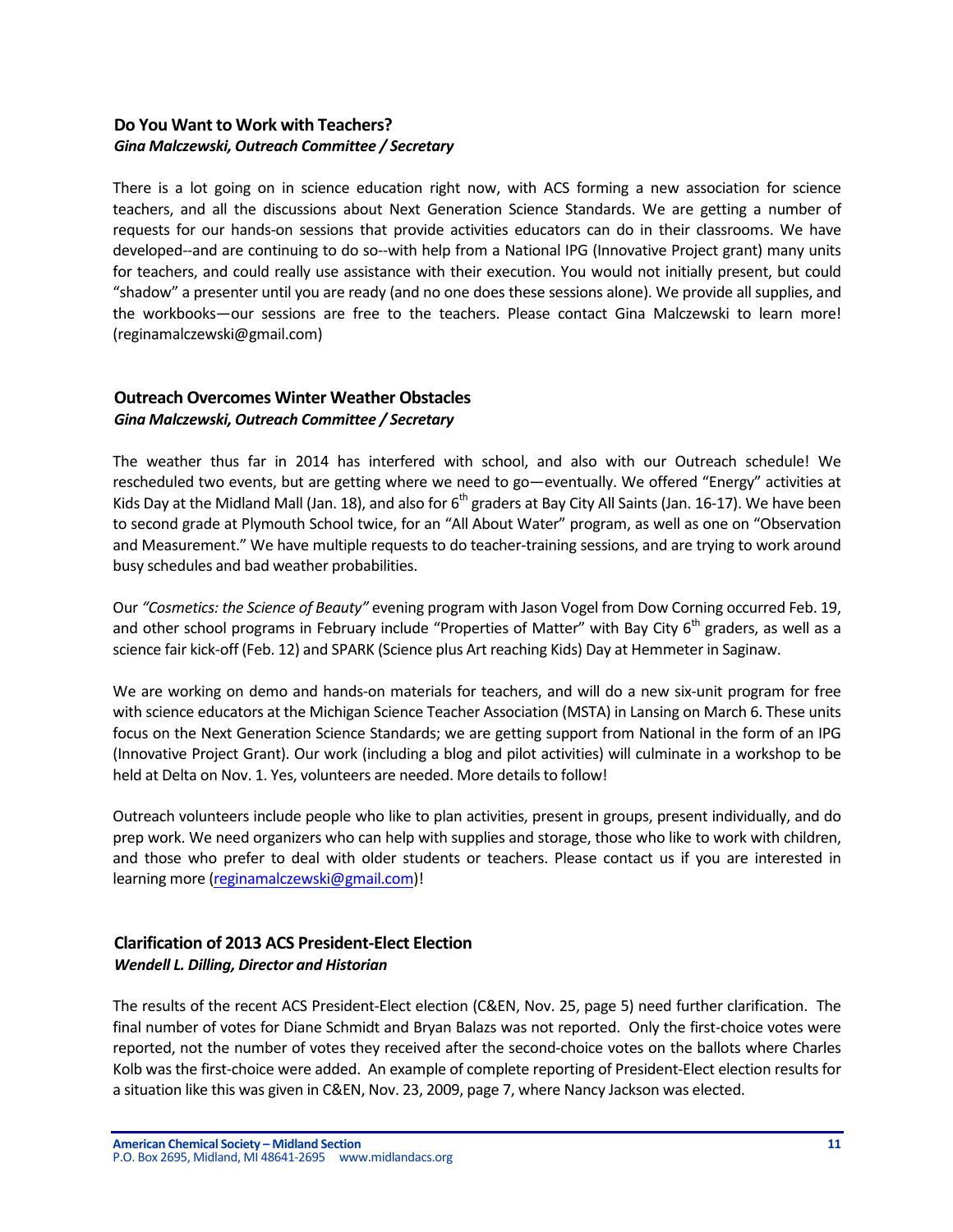# **In Past Issues of** *The Midland Chemist Wendell L. Dilling, Director and Historian*

### **40 Years Ago**

In *Distinguished Visiting Scholar*: "Dr. Leslie E. Orgel, of the Salk Institute for Biological Studies, will visit Central Michigan University's Chemistry Department this month as Distinguished Visiting Scholar. Dr. Orgel, a prolific worker in the fields of prebiotic chemistry, will present one general talk and two more specialized ones on Monday and Tuesday, March 18 and 19. His schedule of talks follows: March  $18 - 4:10$  P.M. (Brooks 176): '*Molecular Evolution'*; March 18 - 8:00 P.M. 'The Origins of Life' (Anspach 162); March 19 - 4:10 P.M. (Brooks 176): 'Theories of Aging'."

### **30 Years Ago**

In *Authors' Night Planned* by Wendell L. Dilling, Chairman, Authors' Night Committee: "The Midland Section will initiate a new annual program this year called Authors' Night. The purpose of this program is to recognize Midland Section members who published scientific books or articles, or who obtained patents during the preceding year. A second goal is to increase interaction among members by publicizing their areas of research or work. This year's program is scheduled for Friday evening, September 14, at the Michigan Molecular Institute in Midland. The program will feature a speaker and approximately 20 poster papers based on those published during 1983 by Midland Section authors. The poster papers will be representative of the various fields of science and scientific institutions within the Midland Section. Program details will appear in the August *Midland Chemist*."

### **20 Years Ago**

In *From the Chair* by Robert Kohrman, Chairman ACS Midland Section: "While our section is celebrating its 75th anniversary and many of its programs have a long and hallowed tradition, the Science Education Recognition Dinner is only three years old. During the past several years, our Awards Committee, including Steve Keinath, Mike Paquette, Vicki Sible, Phil Squattrito, Paula Geller, Rob Ekeland, Ron Tecklenburg, Gretchen Kohl and several others have planned and carried out the recognition programs. The outstanding success which this event has enjoyed during the past two years is richly deserved. The dinner showcases some of the most important activities and people of the Midland Section in the recognition of the outstanding students and teachers who are found in our five-county area."

### **10 Years Ago**

In *New Chemistries, Making Sense of Antisense Technology* by Kristine Danowski: "Antisense oligonucleotides are short, single-stranded (ss) synthetic nucleic acids designed to block the formation of the target protein by complementary (Watson-Crick) binding to the corresponding target mRNA or pre-mRNA. The target is translated into protein, hence it is the "sense" strand. The ss oligonucleotide blocks translation, hence it is the "antisense" strand. As long as the sequence of the gene and mRNA are known, an antisense oligonucleotide can be synthesized to bind to it. Researchers in the field theorize that RNase H, an enzyme that selectively cleaves RNA-DNA hybrids, mediates the antisense effect of ss oligonucleotides inside biological cells. The idea of antisense oligonucleotides as therapeutic agents was first developed in the 1960s and 1970s. Antisense technology is used increasingly in various in vitro and in vivo model drugs, and is being developed as a therapeutic agent against viral infections, cardiovascular disease, inflammatory disorders, hematological disease, and cancer. More importantly, in the last few years the effectiveness of a number of therapeutic oligonucleotides has been tested in clinical trials. In 1998, FDA approved the first antisense drug, Vitravene<sup>TM</sup>, for the treatment of cytomegalovirus retinitis in people with AIDS."